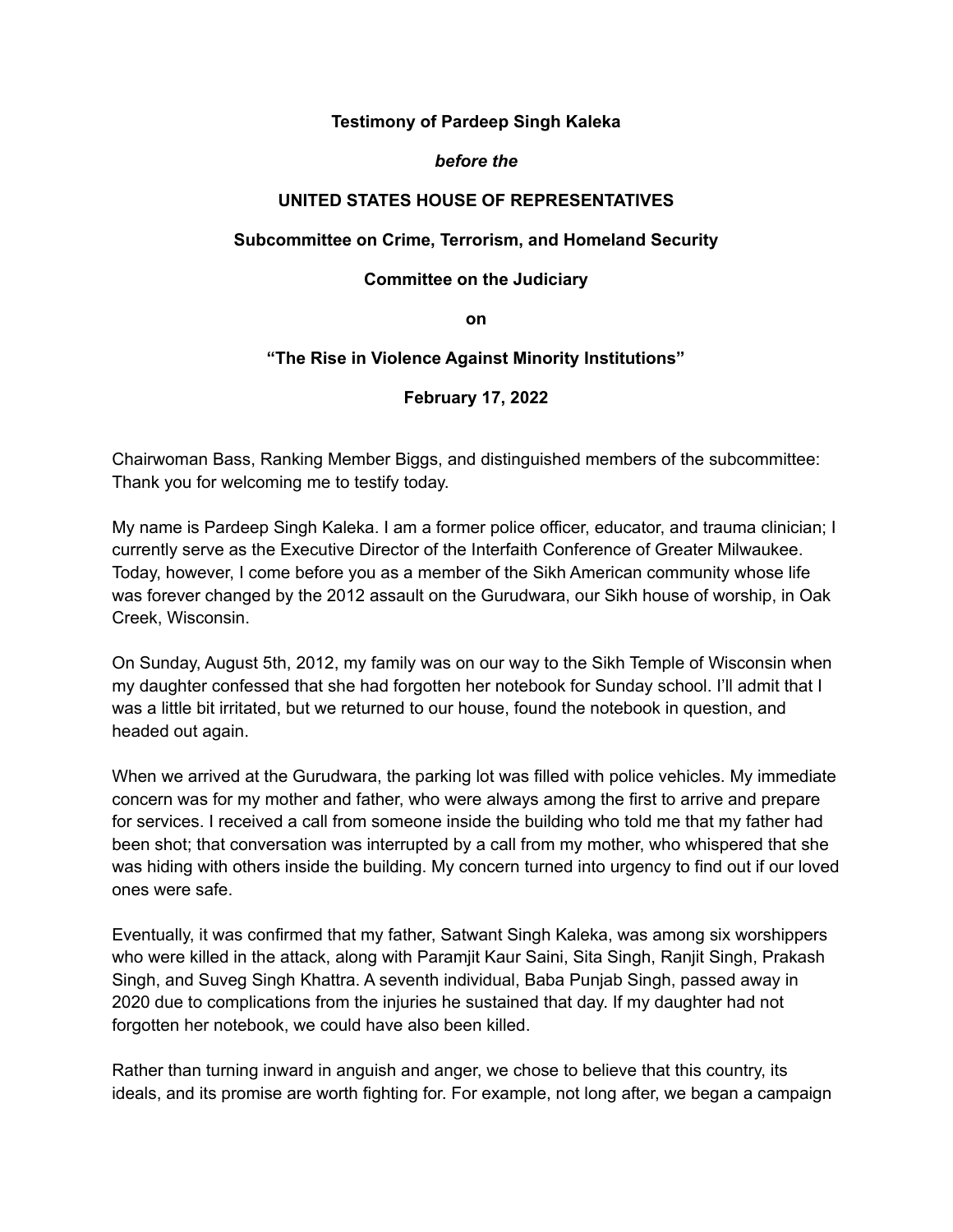with the Sikh Coalition to ensure that anti-Sikh sentiment would be tracked and reported to the FBI; once the Bureau began cataloging anti-Sikh hate crimes, their reports have shown what every Sikh in America already knew: that we are among the top five most frequently targeted faith communities.

When we learned that the shooter, Wade Michael Page, had extensive ties to the white supremacist movement, I befriended Arno Michaelis, a former white supremacist and the founder of the Milwaukee chapter of the hate organization that Page belonged to. Over the past 10 years, Arno and I have traveled to countless cities; consulted with local, state, and federal law enforcement agencies; and spoken to thousands of people on how to prevent hate in their own communities. I also now work as a de-radicalization clinician with Parents4Peace and as a consultant with Not In Our Town. These organizations are on the front lines, providing counseling and treatment plans to engage entire communities and help individuals turn away from hate.

Despite these best efforts, hate continues to threaten too many minority communities in our country. A Black church was attacked in South Carolina. Synagogues were assaulted in Pennsylvania, California, and Texas. Masjids have been targeted for vandalism, arson, and violence across the country. And individuals--from these communities and still others--are increasingly targeted in hate crimes year after year. All of this comes from of a toxic mix of racism, xenophobia, anti-Semetism, Islamophobia, and white supremacy.

As we meet this challenge, I urge you to ensure that the policies you implement to protect marginalized communities cannot be turned against us. Post-9/11 surveillance and profiling eroded trust in law enforcement and harmed Black and brown families--all while white supremacist extremism went largely unchecked. We must shift our framework to counter extremism from one fixated on security and law enforcement to one rooted in public health and community engagement.

We must further invest in our communities and empower the advocates who are leading at the local level. We have to de-radicalize those who are entrenched in hate, and invest in early stage interventions that work to cure the pain that often precedes acts of violence in our society. One way to do this is by ensuring that what is taught in our schools is both accurate and represents the rich tapestry that makes up America; another way is to hold social media platforms accountable for violent hate speech.

There are also bills that Congress could pass today. The Justice for Victims of Hate Crimes Act would instantly improve how we charge hate crimes; we can then further improve our data tracking around these crimes with additional legislation. Passing the Domestic Terrorism Prevention Act would more effectively combat white supremacist extremism. And finally, we can better facilitate access to federal resources, like the Non-Profit Security Grant, to protect sacred places--like our own gurdwara in Oak Creek.